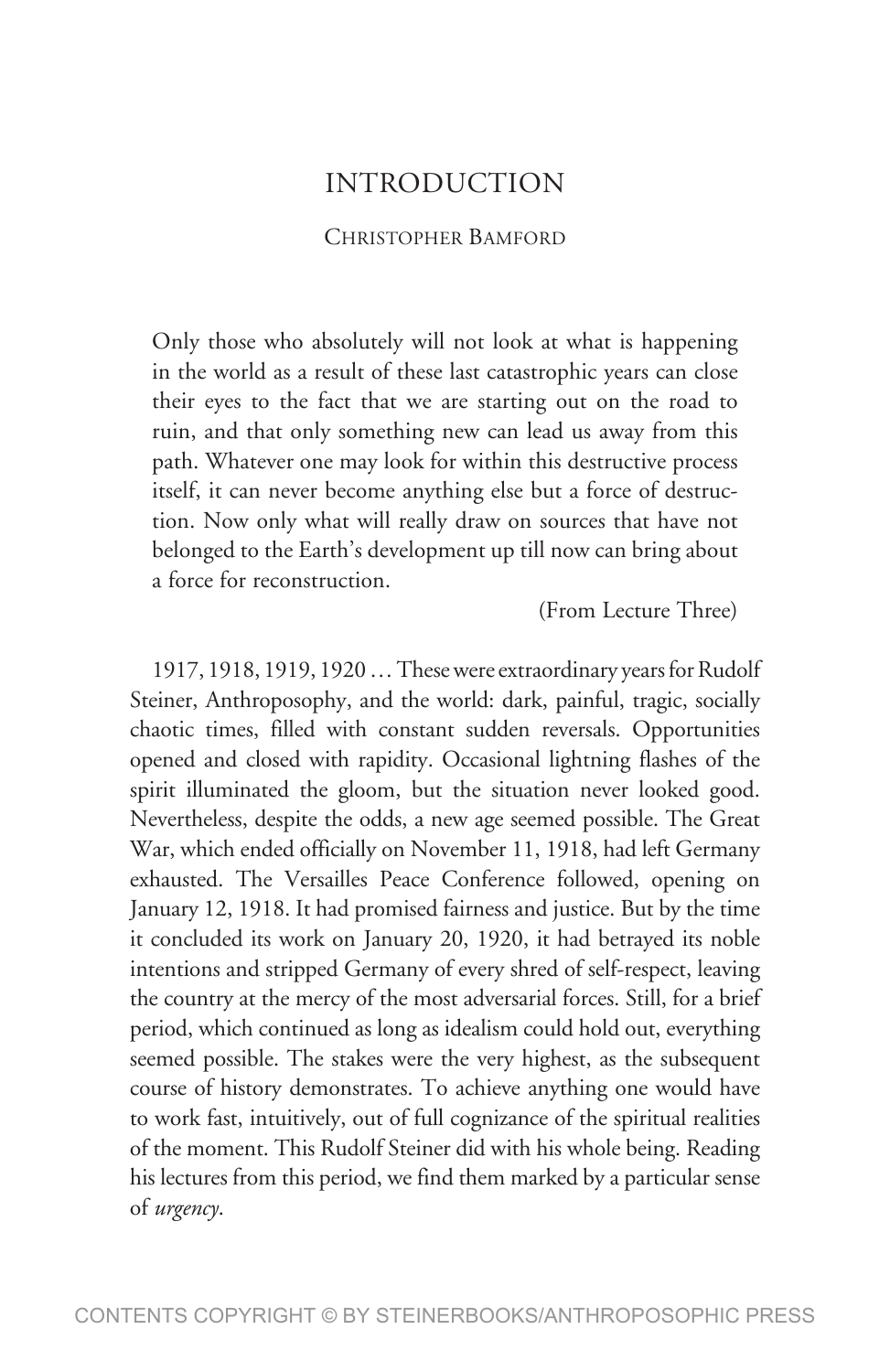Every one of Steiner's lectures occurs in particular context; and it is always difficult to know where to draw the boundaries in his life and work so as to place any given set of lectures into the context that best illuminates the spiritual atmosphere in and out of which he is talking. In the case of the five lectures printed here—which on the surface appear "occasional" and "interstitial"—we must go back to 1917.

At that moment, when the end of the War was only a matter of time, Steiner was among the most prescient. In anticipation of the inevitable peace—as the Bolshevik Revolution of November 1917 waited in the wings in Russia—he met in Berlin with a German diplomat, Otto von Lerchenfeld, to prepare a counter strategy. Two *Memoranda* resulted, outlining a radically new vision of sociopolitical, economic, and cultural life for post-War Germany. Steiner called his new approach "threefold"—he would speak of the need to "threefold" society or the "threefolding" of society.

Twenty-seven years of research (from1882 to 1917) had just provided convincing evidence that the human being was composed of three systems—a bodily or metabolic system, a soul or respiratory/circulatory system, and a nerve-sense (spirit) system—with three functions (willing, feeling, and thinking). He announced these findings most succinctly in the sixth appendix to *Riddles of the Soul* (CW 21), published in November 1917. Now, drawing on other spiritual research, he proposed that human society was also threefold, and composed of three different orders of activity that we may call the economic, legal-rights, and spiritual-cultural spheres. Reinterpreting the motto of the French Revolution—*Liberté, Egalité, Fraternité,* Steiner proposed that each sphere of activity should operate according to different principles: "fraternity" (or association) in the economic sphere, "equality" in the legal-rights sphere, and "freedom" in the spiritual-cultural sphere.

Although the *Memoranda* were read widely and in the highest circles, nothing came of them. Once the War was over, and the ensuing chaos set in, it was clear to Steiner that what they contained must be taken up in a practical way. This meant that Anthroposophy would have to transform itself to engage its mission in a new way. World evolution now called for initiation knowledge—spiritual science—to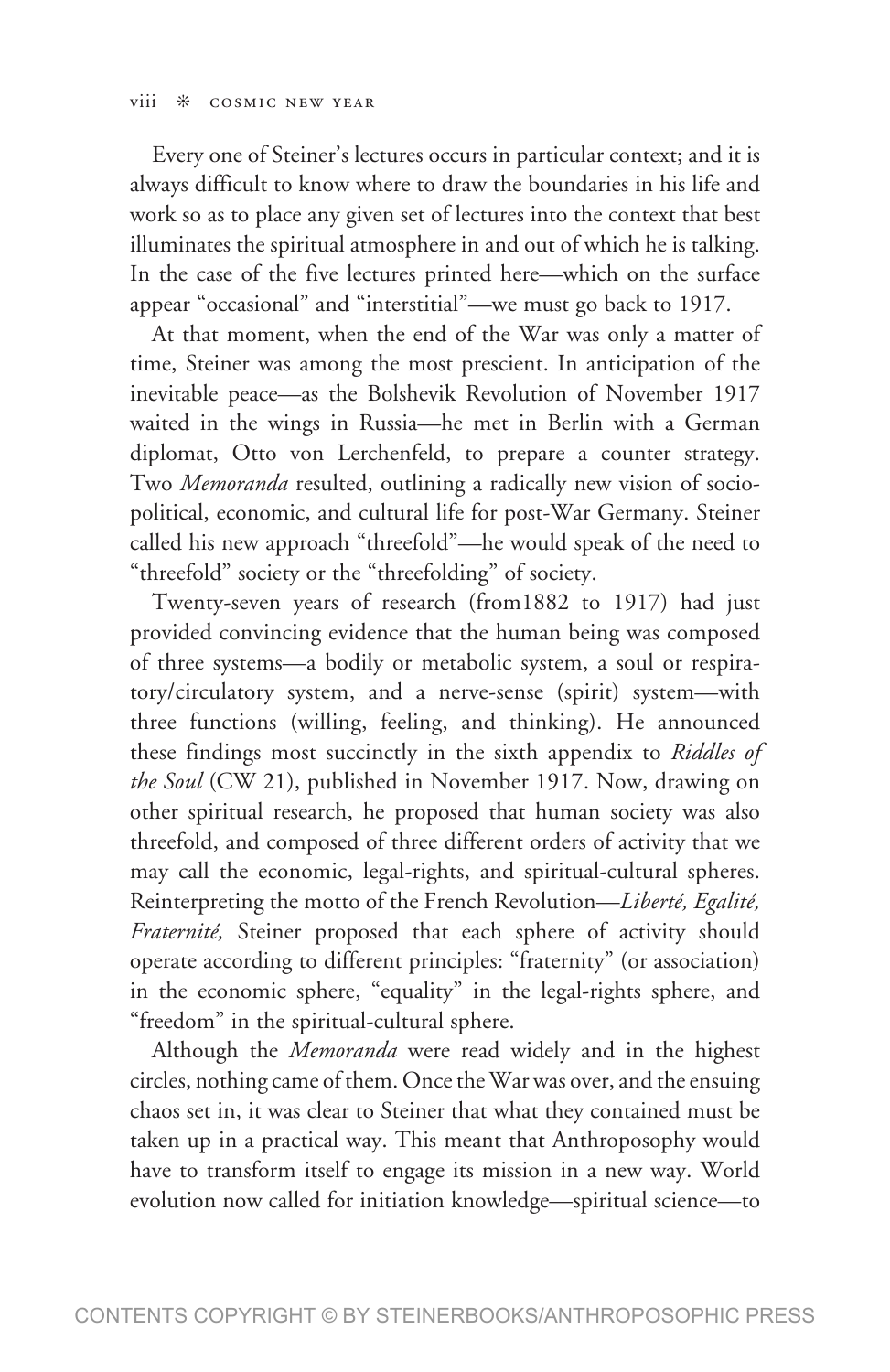engage society directly. The esoteric would have to become exoteric. Consequently, Anthroposophy, as the years unfolded, would be increasingly in the glare of public scrutiny, continuously open to criticism, and even attack.

The years following the end of the War thus gave rise to a series of social and spiritual initiatives, whose success would depend not only on Steiner's ability to convince the public but also on his ability to convince Anthroposophists as a body to unite in the pursuit of these goals. To reach the general public, the spiritual-scientific epistemology and insights had to be translated into accessible, jargon-free, ordinary language that educated people could understand. For many of the older members the shift proved divisive. They had difficulty recognizing the new language of Anthroposophy. At the same time, the situation demanded that everyone concerned develop the presence of mind to act with dedication and responsibility. It was a struggle on two fronts, internal and external. It was not clear which was the easier task. Both proved equally difficult.

1919, then, saw the beginning of the work to make "The Movement for the Threefolding of the Social Organism" into a popular, political movement. November 1918 had seen the German Revolution. Socialist (Social Democrat) in orientation, almost bloodless in its unfolding (only fifteen people died), it would pave the way for the future Weimar Republic. Communists, socialists, conservatives, and nationalists continued to foment for their causes. Legitimate political groups, as well as gangs of thugs, roamed the streets in search of supporters. It was a desperate time. Anything could still happen—and did, as history, unfortunately, was to show. Steiner and his co-workers made heroic efforts (including almost daily meetings with workers, managers, owners, as well as finance ministers and other powerful people) to bring the threefold idea into the public forum. They had some initial success, but, in the long run, the odds were against them. There was too much confusion, and too many competing philosophies and ideologies.

Out of the Threefold Movement, however, on the initiative of Emil Molt, owner of the Waldorf Astoria Cigarette Factory in Stuttgart, the first Waldorf School was created for the factory workers' children.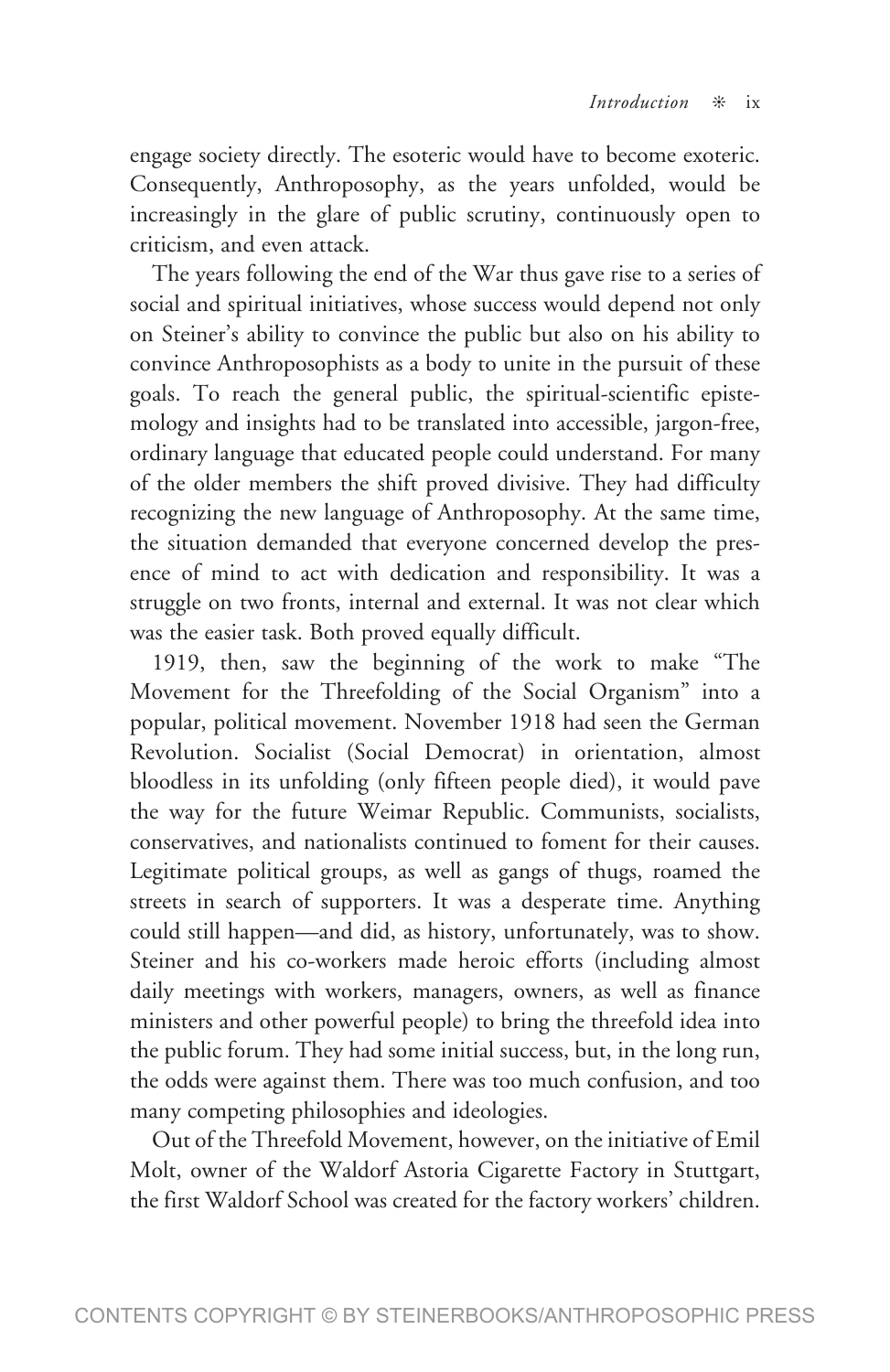The idea was born in November of the previous year; ten months later, on September 7, 1919, the doors were opened. Before they did so, in the two weeks preceding, Steiner gave his first specifically "Waldorf" lectures—the foundational cycle *The Foundations of Human Experience* (or "The Study of Man") (CW 293)—based on the now established reality of the threefoldness of the developing human being. The threefold seed had thus germinated the foundation of cultural renewal through education. At the same time, other initiatives, exemplary of the threefold idea were also planned.

1919 witnessed another, most profound moment. At the end of November in Dornach, Steiner gave the seminal lectures (published in *The Archangel Michael: His Mission and Ours*) on "The Mission of Michael and the new Michael Revelation" (CW 194). Therewith, Anthroposophy explicitly became a "School of Michael."

The doctrine of the archangelic regents of human evolution in periods of 354 years had been part of esoteric lore at least since Trithemius's *Treatise on the Seven Secondary Causes, or Spirits Who Move the Spheres According to God* (1515). According to this tradition, the Archangel Michael assumed the guidance of humanity in 1879. Steiner had long alluded to the enormous significance of this fact, which was coupled in his mind with the end of the Kali Yuga or "Age of Iron" in 1900; and although, in a certain sense, he had always placed his work at the service of Michael, he had to wait for the right moment to proclaim the full import of the "Michaelic Age." This moment started in 1917 and with the end of the War achieved an earnest and near-overwhelming urgency. For he understood that it was only in service to Michael—only in becoming truly students and companions of Michael, and thoroughly permeating oneself with the "Michaelic" consciousness that leads to Christ—that a truly new culture was possible. Only Michael could ensure the proper "enchristing" of consciousness that the times demanded. As Steiner said in his second lecture (November 22):

Michael is the spirit of strength. With his entrance into human evolution, he must make it possible for us to get beyond the point of having, on the one hand, an abstract spirituality and on the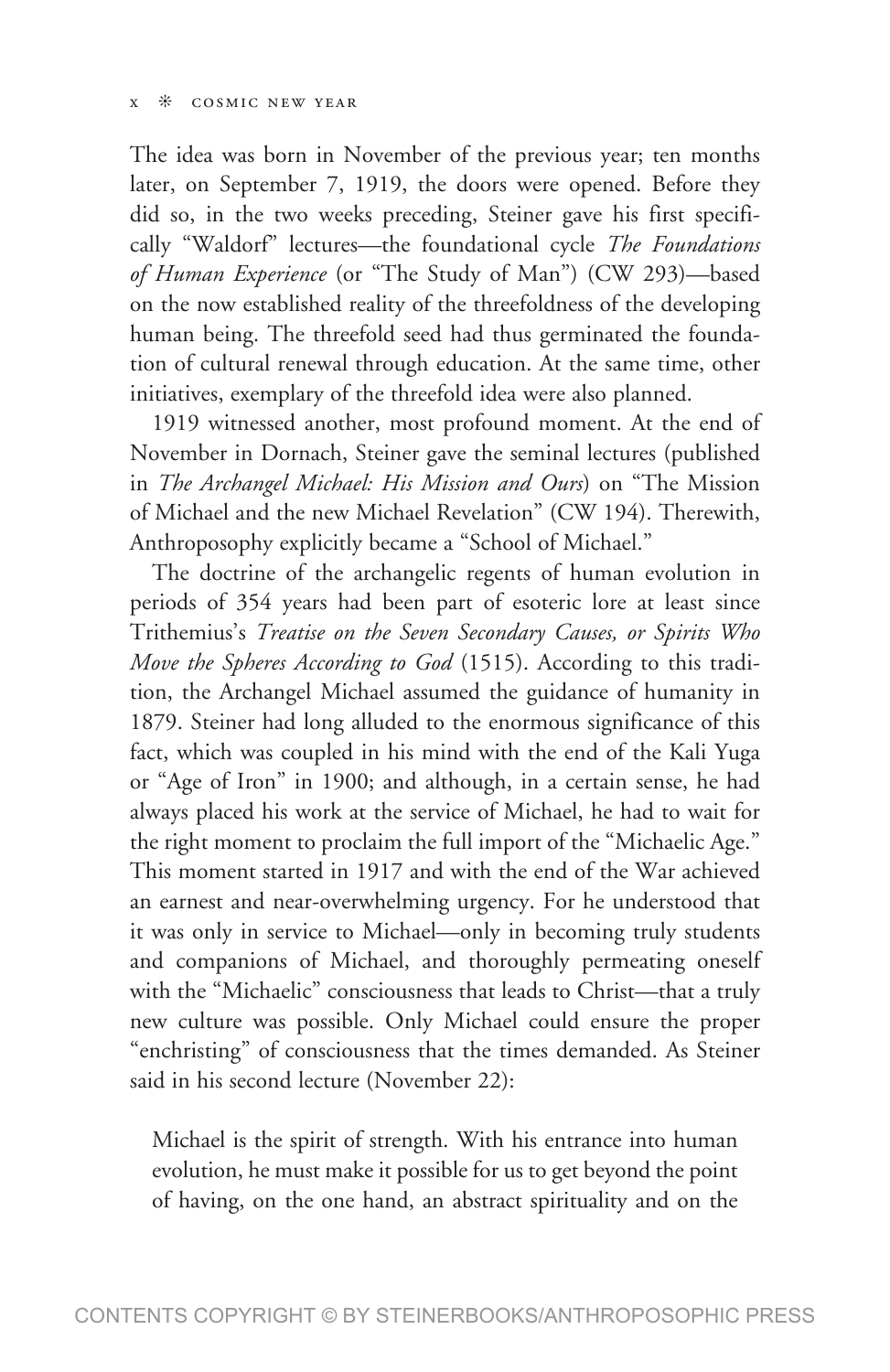other a material world that can be hammered on and dissected without our having conception that it, too, is a manifestation of the spirit. Michael must penetrate us as the strength, the force who can see through matter to the spirit everywhere present in it….We must see to it that human beings take up the spiritual, not just into their head, but into their whole being. We must permeate ourselves wholly with the spiritual. Only the Christ can help us do that. But Michael must help in interpreting the Christ to us. Then we will be able to add to the words of the Evangelist the following: *"And the time must come when the flesh will again become the Word and learn to dwell in the kingdom of the Word."*

Such then is the general context of the lectures given over New Year 1919-1920 and published here.

\*

The specific context is an extended visit to Stuttgart. Steiner had been visiting throughout the year in preparation for the creation of the Waldorf School, lecturing on social and pedagogic questions (CW 192). This time he arrived on December 18. The next day, he gave a public lecture on "Spiritual Science: Freedom of Thought and Social Forces." His theme was the connection between thinking and willing—headwork and handwork—as the foundation for freedom and spiritual research. The next two days, he visited classes in the new Free Waldorf School, which was just ending its first semester, and, on the following day, spoke at the School's Christmas festival. That same evening (December 21), he gave the first of the lectures to members collected here (the others falling on December 25, 28, and 31 to end January 1, 1920.) In between, he met with teachers and—astonishingly—gave *two* lecture courses! It had previously been arranged that, over the Christmas break (December 23 to January 3), he would give a science course for science teachers and other invited people. The first of three science courses, it had been announced as *The Light Course* (CW 320). (*The Warmth Course* [CW 321] and *The Astronomy Course* [CW 322] would follow.) Steiner would improvise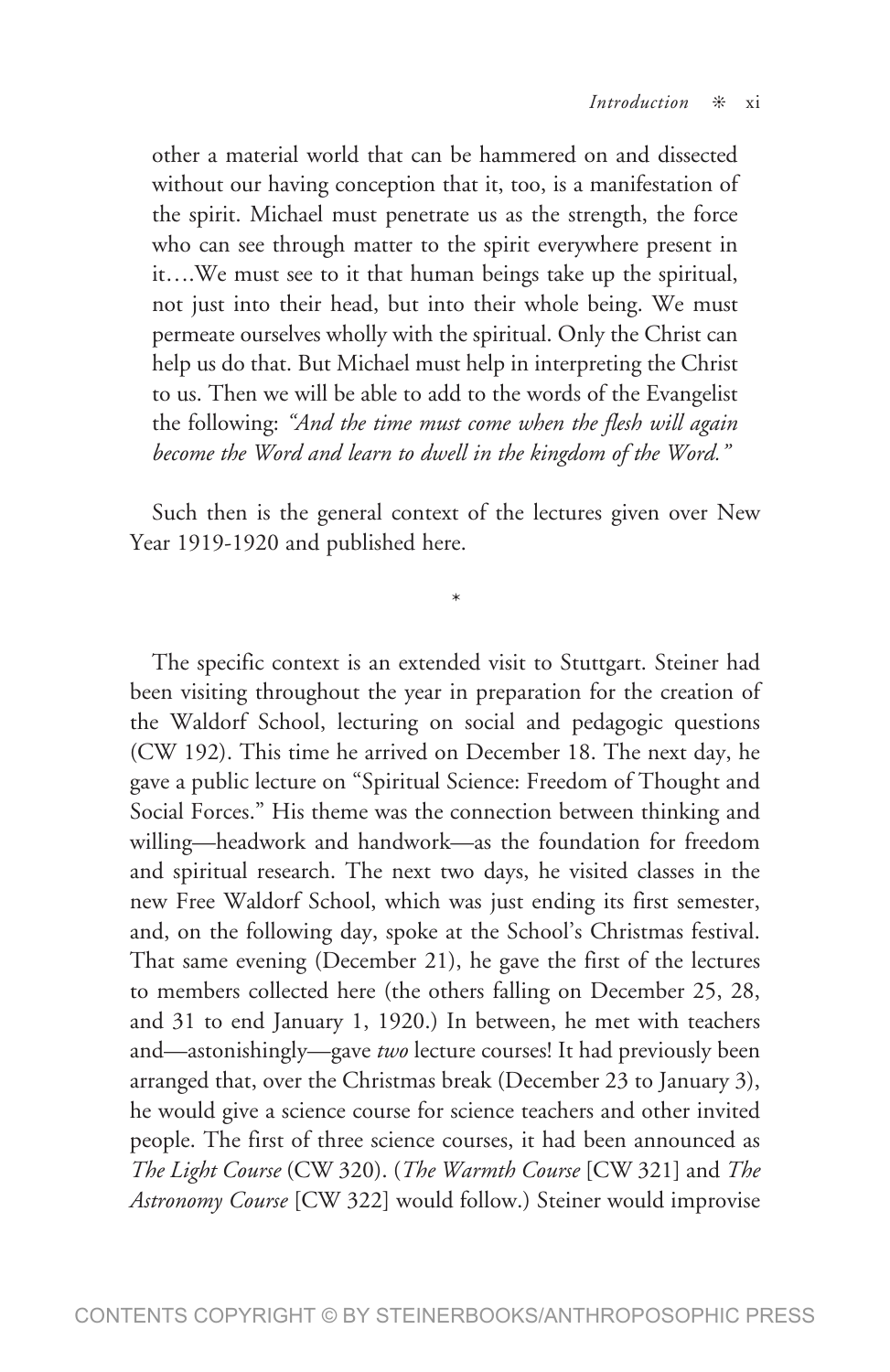this course. But at the same time, at the last moment, some teachers had asked him to give another course—on language. And so he gave *The Genius of Language* (CW 299). As if this were not enough, as all this lecturing and counseling activity was going on, meetings were held on the founding of a business, *Der Kommende Tag* ("The Coming Day"), which would exemplify threefold principles. On December 27 and 30, two more public lectures (both (CW 333) were given: "The Cosmic Balance of Soul and Spirit Life Today" and "Spiritual Knowledge as the Foundation for Action—Ethics in Knowing—Human Hope from Spiritual Power." Finally, on New Years Eve, after his lecture, Steiner was sitting with Emil Molt. Molt asked whether he would accept the Chairmanship of the new company. As Steiner said, "Yes," the bells began to peal, announcing the New Year. That, too, would be a busy one.

Truly, Rudolf Steiner's effort on our behalf—"to impress something new into the development of humanity"—was almost superhuman. As stated, *Cosmic New Year* was one of three courses that he gave at the same time. No wonder that, at the close of the final lecture, he had to conclude with the following most moving personal remarks:

\*

My dear friends, during this present short visit every day is so filled up from morning to evening because there is so much to inaugurate, to accomplish, to arrange, that it is not possible this time for one to consider all the requests that have come to me. I can only say on the one hand: since not everything can happen that should happen, therefore I will return again in the not-toodistant future, and then personal requests can be taken care of. But I also ask that you take this into your consideration as well. Not everything can be done in a few days, in a few days in which greater arrangements also have to be made, in which I am also worried about our Waldorf School, which should now have a deep impact in a new way on the development of humanity. It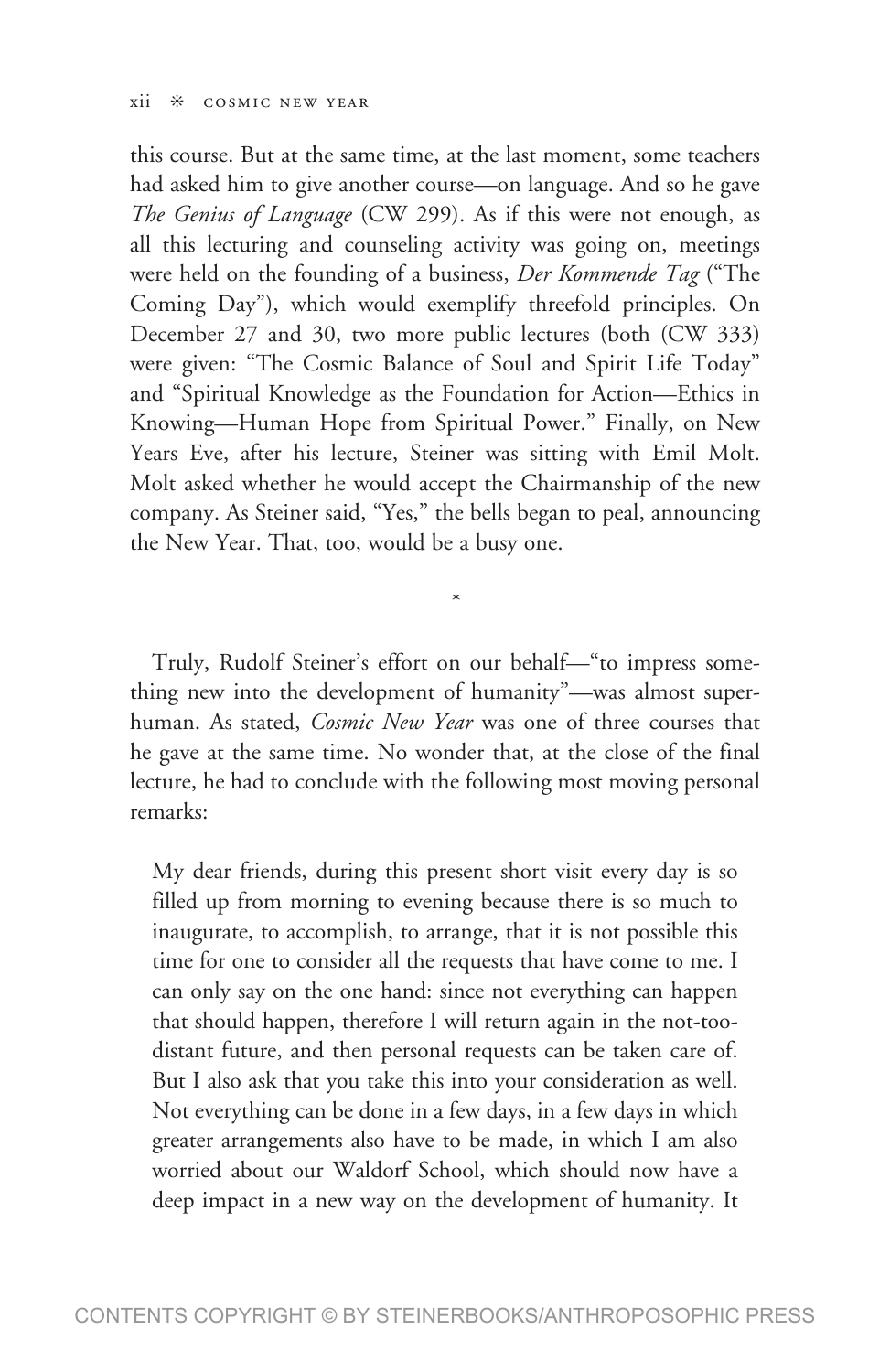is therefore also not possible to consider all the private requests, since, as you can see, I am having a difficulty in speaking. It is not a cold—it is the same as you feel when you have been chopping wood all day long, it is nothing more than an over-tiredness of the vocal cords that can then more easily catch cold. But today it is necessary above all else to look at what is necessary for the service of humankind as a whole. And forgive me therefore that this time individual requests cannot be honored.

\*

*Cosmic New Year*, then, consists of five lectures, given to members of the Anthroposophical Society in Stuttgart, and reflecting the various concerns and themes of the hour. They convey the urgency Rudolf Steiner felt both about the issues and the need to understand them. Not only were the issues of supreme moment in themselves, it was also vitally important that the "ordinary" membership both support them and take them up in their own lives. With the proliferation of social, educational, artistic, and other initiatives, he knew that it was imperative that members come together in their support. Otherwise, division, fragmentation, and spiritual bankruptcy would follow. At the same time, since they are members—and because he is squeezing these lectures in between others and a continuous stream of meetings, they have an intimate, open tone: Steiner is speaking person-to-person and face-to-face. Such indeed was always his relation to the membership. It was an ongoing, deep relationship. Therefore Steiner is always aware in speaking of the last encounter or conversation. He picks up, as it were, where he left off, thus affirming a consciousness of unity.

The tone, nevertheless, is one of urgency. The times are dire. Initiation knowledge—the fruit of spiritual-scientific research—can no longer afford to remain the private precinct of esotericists. The chaos into which the War's ending had thrown Europe—revealing

\*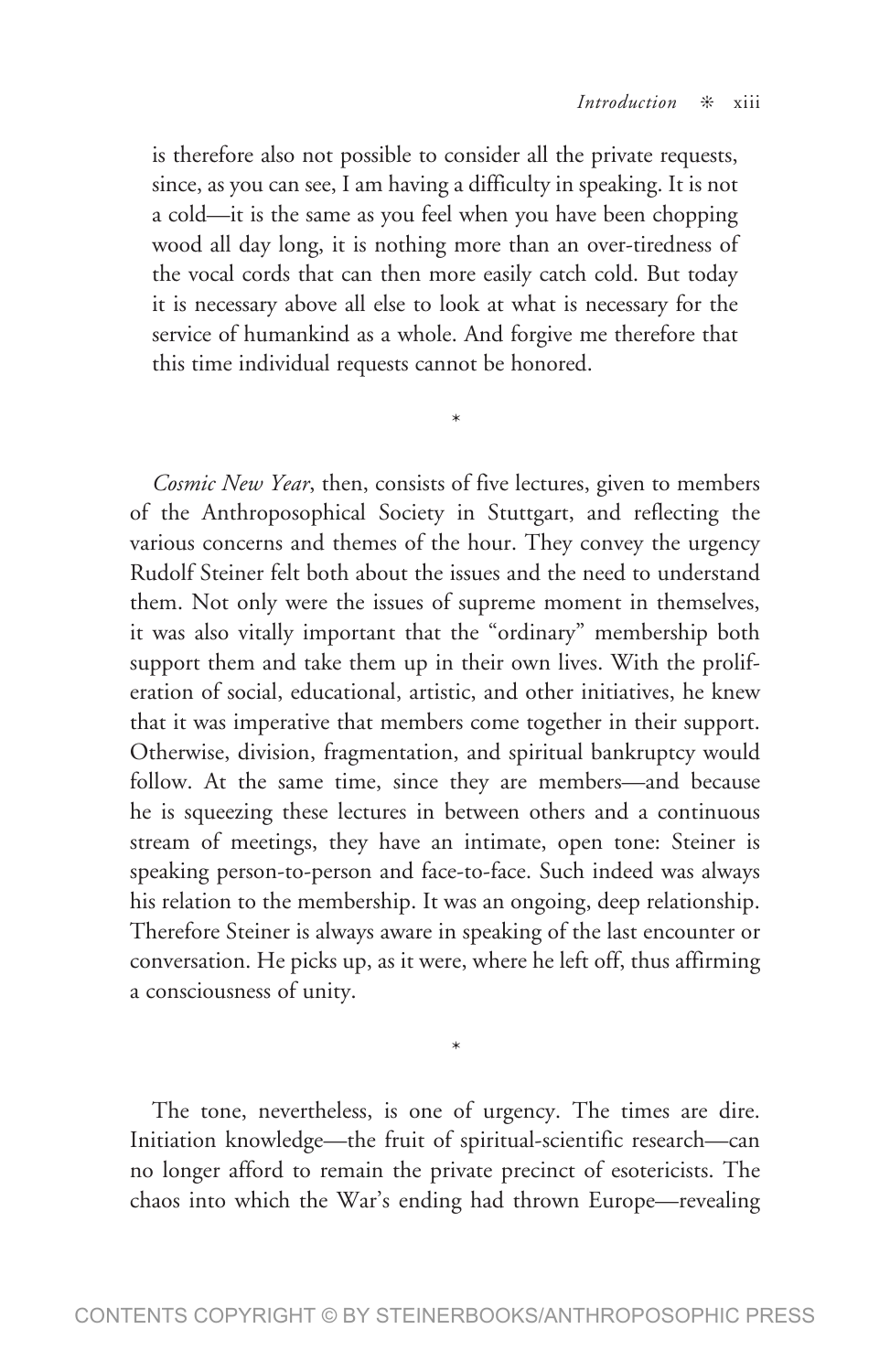the bankruptcy of the old values and modes of thinking that had led to the conflict in the first place—provided a unique opportunity for a new spiritually inspired way of being to reconstruct society on quite different grounds. It was a gift that should be returned. Anthroposophists, who had grown used to the comfort of their spiritual "club," must therefore begin to understand that they had a larger mission: to bring a truly Michaelic consciousness into the public arena.

Thus, he begins by reaffirming that the time demands that initiation knowledge flow into cultural development. But why is this so difficult? It is difficult, he says, because people fear spiritual knowledge. They are afraid of it. They are terrified of it because inwardly even if unconsciously—they know that spiritual reality underlies all their thinking. Yet if they were to admit it, all their avowed assumptions about the world would collapse. Everything they thought was reality would become an image, a trace. If they were brave enough, they would realize that another path, another way of knowing, was necessary. And it is only this other way of knowing—out of the supersensible—that can "enlighten us about everything that surrounds us today in such a chaotic and devastating way."

And so the first lecture turns to its main theme: the three life streams that make up human cultural life—spiritual life, economic life, and legal life or the life of rights. Steiner begins with spiritual life, which, he says, comes to us from Greece, whither it arrived from the East, from the centers of "The Mysteries of Light," or the Spirit. From these ancient Indian mystery centers radiated an initiation knowledge that permeated the whole of life. After millennia, this knowledge finally reached Greece, but when it did, it was but a mere shadow of what it had been before. The original clairvoyance of the founding period had faded. Intellect more and more took its place until, today, it rules as abstract intellectuality, pervading the streams of legal and economic life with which it is wound or tangled up like a "ball of yarn." "Legal" life, as Steiner tells it, for its part, arose in ancient Egypt, in the "Human Mysteries." Passing through Rome, it took on an unimaginative legalistic quality, which in turn affected religious life also: it too became legalistic, unimaginative, and intellectual. Social life,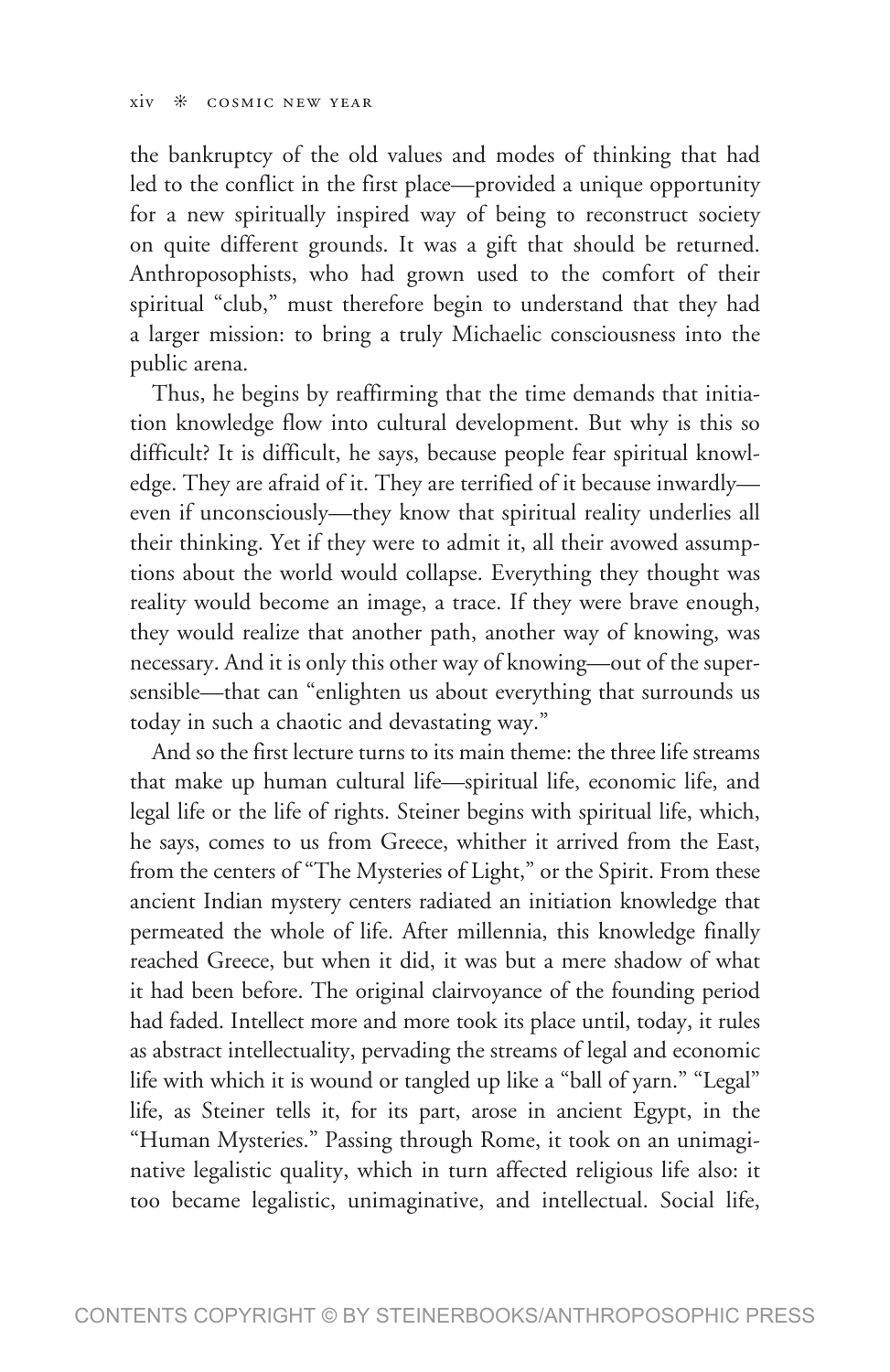meanwhile, originated "more in the North," taking on its hardened, intellectual form in "Anglo-American social organization," whose philosophical consequences we find in philosophers like Newton, Hume, Darwin, Mill, and Spencer. Today, these three threads are completely entangled one with another and permeated with dead materialistic intellectualism. Spiritual science can and must show the way out.

Such, in brief, is the essential content of the first lecture. Several "asides," however, dropped in the course of the main argument and not followed up, are worth noting, for they will reverberate through what is to come. Christ, for instance, is mentioned, clearly as part of any solution, but not expanded on. But a seed is planted. Related to this, Steiner briefly invokes Theosophy more harshly than usual, as an attempt at re-spiritualization that was part of the problem rather than any solution: colonizing Indian wisdom it created a hybrid spirituality with an Anglo-American (materialist) coloring. Also interesting from a human and historical perspective is Steiner's response to the criticism and attacks on Anthroposophy and his person as a consequence of taking spiritual science into the public arena. He does not take it personally, yet clearly feels that every attack should be forcefully answered. He does not take the high road of being above the fray, but engages the opposition with passion.

The second, Christmas (December 25), lecture makes clear—if one doubted—the relevance of this now apparently distant period to our own. How, Steiner asks, can we celebrate such festivals, and not forget "all the pain and suffering of this time" and "all the manifestations of the decline which is taking hold of humanity in our present culture"? Surely, this question has only increased in urgency since Steiner first asked it.

How do we turn to the Christ in the right way today? Steiner answers this question, after detailing many symptoms of the false view of Christianity prevalent everywhere, by turning to the other great theme of the moment: the Archangel Michael. Michael is now—since 1879—not only the Regent of humanity and, specifically, the guide and teacher of spiritual science in our time, he is also now "the countenance of Christ Jesus," as he had previously, before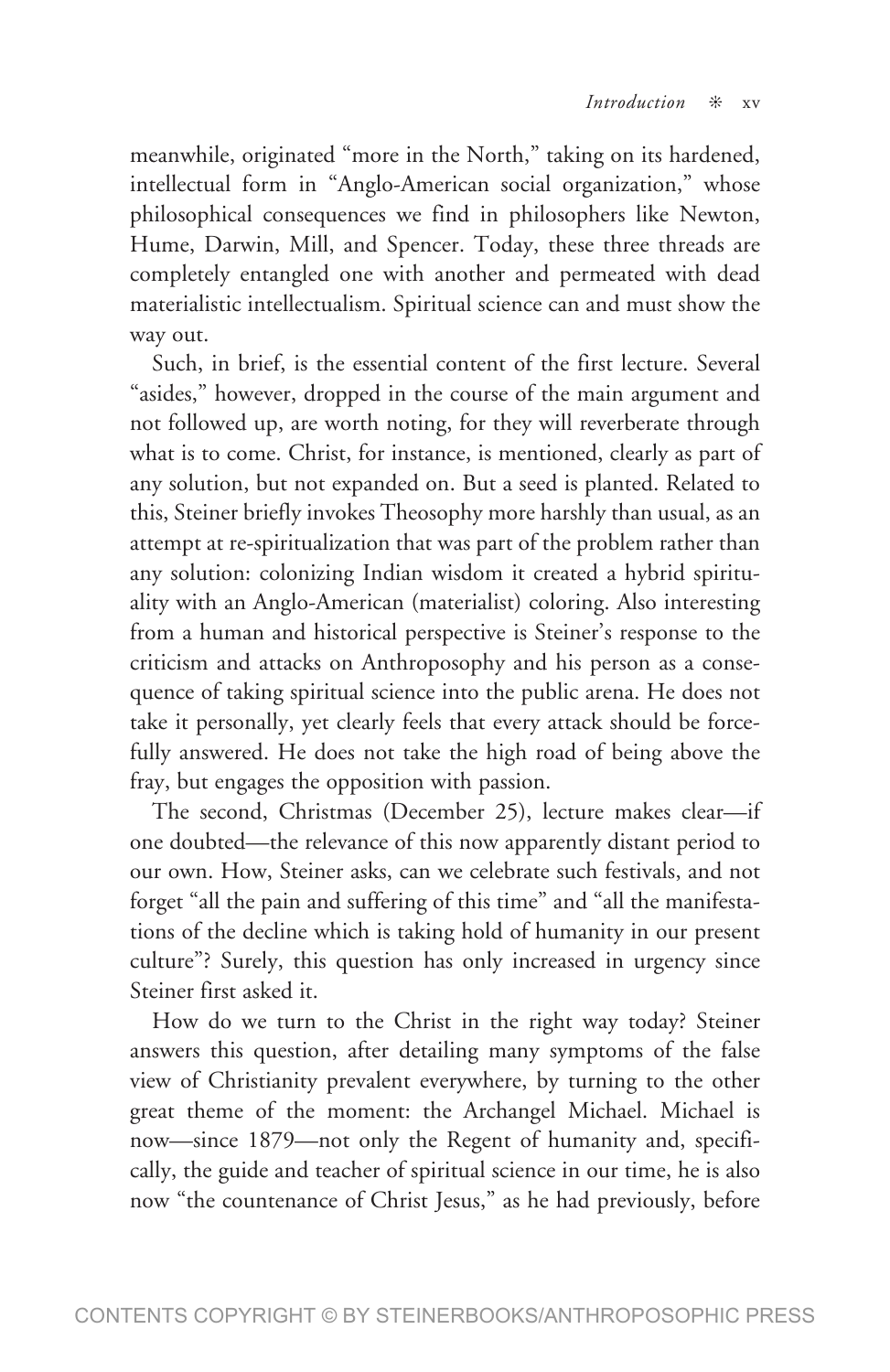Golgotha, been the countenance of Yahweh. Too many people still relate to him atavistically in the old way: they still place the nation, the folk, above the individual. (Here the allusion is to Woodrow Wilson, and the debacle of the Versailles Peace Treaty, which took its stand on "independence for even the smallest nations" so, in this context is quintessentially Luciferic, or atavistic.) Seeking Christ, whose face is Michael, is something else: it is the universal human, which is approached through the conscious inward striving for the truth, as is made possible through spiritual science. Michael seeks to aid us in this, but he is not alone in inclining toward us. We must also navigate between the Scylla and Charybdis of Lucifer and Ahriman, the one tempting us toward a kind of pre-Golgotha relation to Christ as some kind of transcendent deity, the other tempting us to a Gospel fundamentalism that denies a living soul relation to Christ (and Michael). Christ must live between Lucifer and Ahriman, between these temptations, as a paradoxical "middle way" between transcendence and materialism.

 The remaining lectures then take up and, always with a sense of urgency, develop these themes: the need for initiation knowledge; the three streams of cultural life; Lucifer and Ahriman and how to work with them; the Michael-Christ revelation; and, above all, the need to constantly strive for the truth.

Truth, indeed, as Steiner uses it is a key, unifying idea. For truth, finally, is what takes hold of us, claims us, penetrates us, and grows in us, transforming us. It is the very opposite of either an intellectualistic, disembodied (Luciferic) or a materialist (Ahrimanic) approach. It does not have to do with certainty, but with living, transformative, and revelatory experience. It is truth in this sense that must be stood up for—no matter whom it offends.

Truths of this kind, he tells us in his New Year's Eve lecture, should become the content of the "I," now empty and devoid of ancient clairvoyance, and "more or less only a point." This point must become a circle as the "truths" of spiritual science enter into us and lay their claim upon us. Most importantly, such living truths are of the future. They come from the Christ and out of them the future will grow. It is this that makes New Year a cosmic or world New Year.